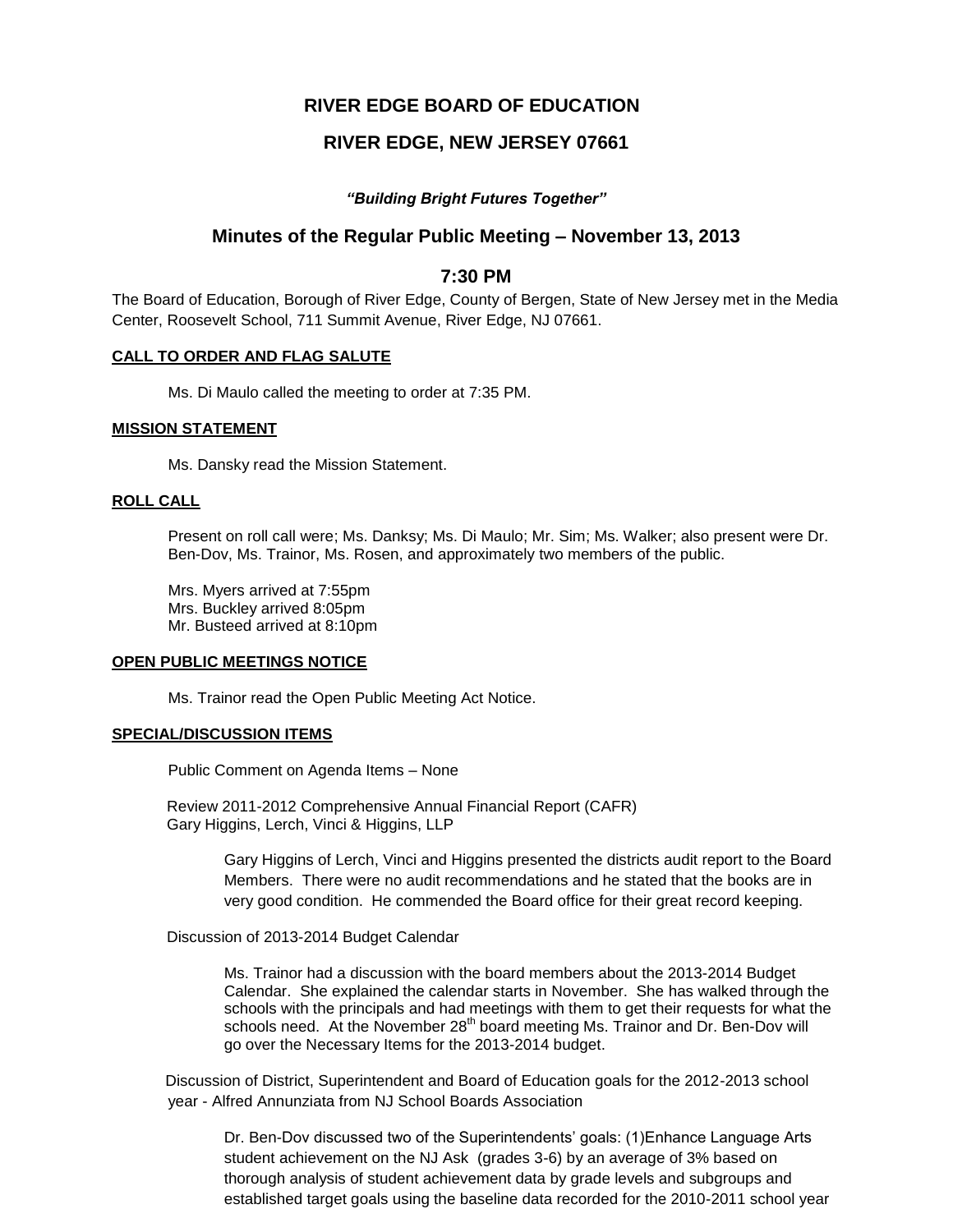(2) Enhance Community Relations and (3) Identify the potential uses and their associated costs of the capital reserve fund. Mr. Annunziata introduced himself to the board and they spoke about their goals for the school year. Mr. Annunziata and the Board came up with two action plans: (1) beginner's coarse in school negotiations and (2) identify and train negotiating team for 2014.

# **REPORTS**

## **SUPERINTENDENT**

Dr. Ben-Dov reported on the following:

- Dr. Ben-Dov thanked the entire staff for coming together beautifully and doing all that was necessary to keep things together during Hurricane Sandy. She specially thanked the community, teachers, board office, custodial staff, administrative staff, technology staff and the webmaster during the storm. There were minimal absences on Thursday, November  $8^{th}$  and Friday, November  $9^{th}$ .
- The Halloween celebrations were cancelled this year due to Hurricane Sandy. River Edge Schools had a drive for the people affected by Hurricane Sandy. Dr. Ben-Dov felt this was a valuable experience for the children to help others that are in need.
- There was one HIB Incident to report on. On Thursday, October 18, 2012 one Roosevelt 4<sup>th</sup> graders (Student A) made verbal comments to another Roosevelt 4th grader (Student B). It was investigated and found to be HIB related. The families were notified and action against Student A took place. Student A had two recess detentions, had to write a letter of apology to Student B, and had to have sessions with the Pupil Assistance Counselor.
- Professional Development Day was on held on Tuesday, November 6, 2012. It was a successful day. Dr. Ben-Dov was considering cancelling the Professional Development Day and making the day a half for students but she felt a Professional Development Day was much in need.
- Dr. Ben-Dov held a  $2^{nd}$  Cup of Coffee on Monday, November 12, 2012 at Roosevelt School.
- Our monitoring date for QSAC is Wednesday, December 12, 2012 and we are working very hard to meet demands.
- The Evaluation Committee met today. They have selected a model, Stronge Model, and it needs to be declared by December 31, 2012 to the state. Piloting the model during the current year will be discussed and implemented.

## **PRINCIPAL**

Ms. Rosen reported on the following:

- The principals thanked the teachers for coming to work on Thursday, November  $8<sup>th</sup>$  and Friday, November 9<sup>th</sup>.
- There was a power outage at Cherry Hill and New Bridge Center on Wednesday, November 7, 2012 and the children were very calm and well behaved during it.
- The families of River Edge have joined NJ Relief collection efforts, instead of having Halloween festivities.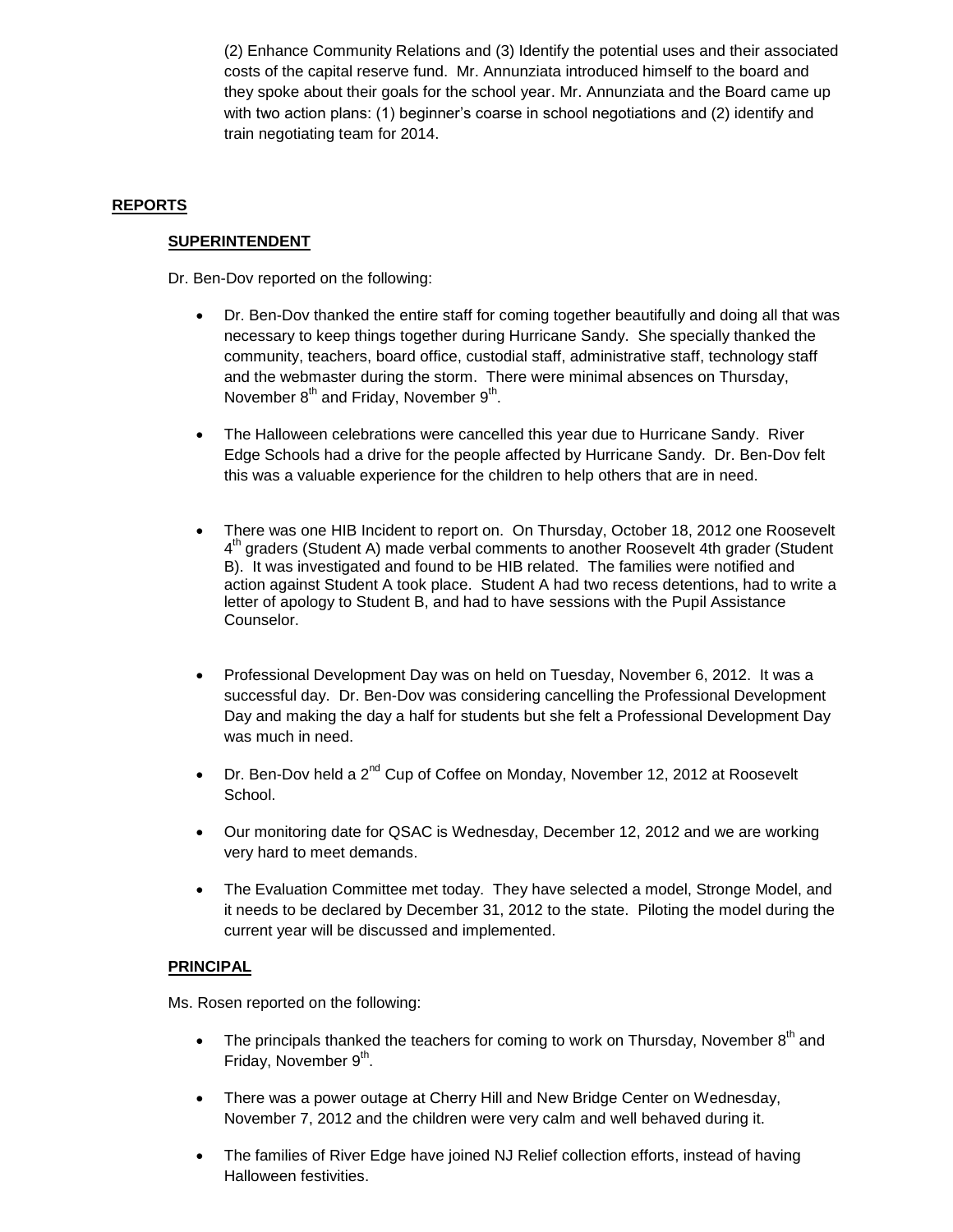- The River Edge district has collected supplies for the Moonachie School District due to Hurricane Sandy.
- Ms. Rosen thanked the PTO for the Halloween Party on Friday, October 25, 2012. The kids had a lot of fun.
- International Day is Tuesday, November 20, 2012. Thirteen different countries will be represented.
- Professional Development Day was held on November 6, 2012 and it was very successful and the principals have gotten a lot of positive feedback from it.
- STAR Assessment in Cherry Hill and Roosevelt is almost complete and the teachers will be able to use the data to help identify and address student's areas of weaknesses.
- Report Cards will be distributed on Monday, November 26, 2012. Parent/Teacher Conferences will be held on Tuesday, November 27<sup>th</sup> and Thursday, November 29<sup>th</sup>.
- Ms. Rosen and Ms. Blake will attend a HIB Training session on Thursday, November 15, 2012.

# **BOARD SECRETARY**

Ms. Trainor reported on the following:

 Ms. Trainor reported on the Review of the 2013-2014 School Year Budget Proposed Revenue. She stated that right now the projecting state aid will be identical to what it is this year. We have projected a 2% increase in the local tax levy. Ms. Trainor said we do not need to add to the total surplus appropriation for the 2013-2014 school year because we can use the funds from the 2011-2012 school year. The projection does not include an increase in the Building Bridges tuition rate. This is the third year of the agreement with the afterschool program. Ms. Trainor stated there was a 4.84% increase in the budget and it has been five years since the loss of state aid and we are finally recuperating from the loss of funding.

## **PRESIDENT**

Mrs. Di Maulo reported on the following:

 Ms. Di Maulo encouraged the board members to read the email from School Boards. She thought it was an interesting email.

## **COMMITTEES**

- Ms. Dansky asked if the River Edge District has furniture to donate to the Little Ferry District due to the damages caused by Hurricane Sandy.
- Ms. Dansky reminded the Board that Bergen County School Boards will be hosting a Bergen County Meet up Meeting on Tuesday, December 4, 2012 in the Project Room in the New Bridge Center.
- Ms. Dansky reminded the Board there will be a Delegate Assembly Meeting on Saturday, November 17, 2012 at Mercer County Community College.
- Ms. Walker attended the Tri-District teacher evaluation committee. She stated it was a strong evaluation and it was a great collaboration.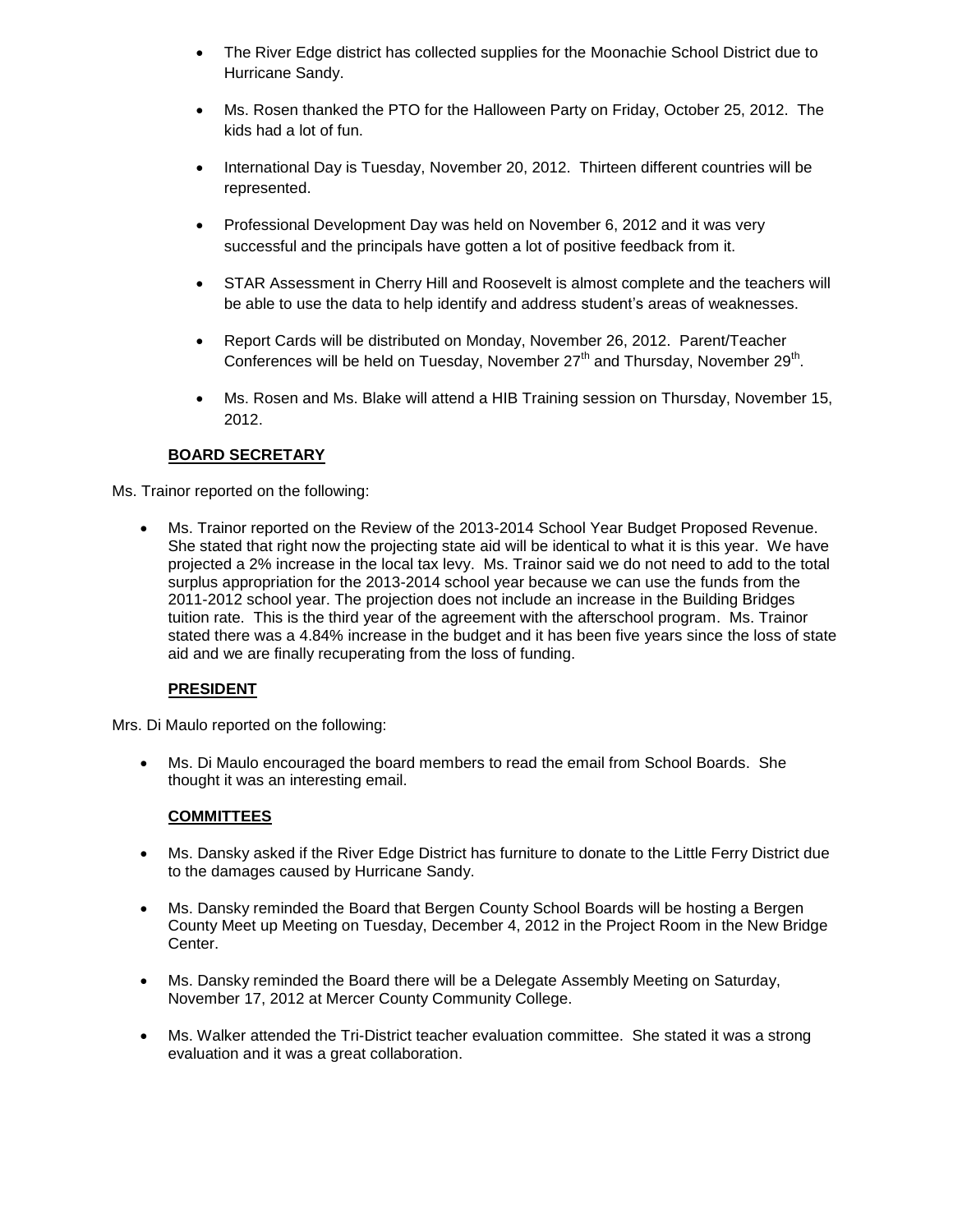#### **MOTIONS TO BE ACTED UPON**

#### **ADMINISTRATION/POLICY**

Motion by Mr. Busteed

Seconded by Mrs. Buckley

that the Board of Education approve the minutes of October 17, 2012 Board Meeting.

that the Board of Education approves the staff development training as per the schedules for November 2012 including relevant mileage reimbursement. (Addendum)

Ayes: Mrs. Buckley, Mr. Busteed, Ms. Dansky, Ms. Di Maulo, Mrs. Myers, Mr. Sim, Ms. Walker

Nays: None

Motion by Ms. Walker

Seconded by Mr. Busteed

**WHEREAS**, the River Edge Board of Education, in the County of Bergen, is undergoing evaluation under NJQSAC for the 2012/13 school year; and

**WHEREAS,** *N.J.A.C. 6A:30-3.2(f)* requires participating school districts to hold a public meeting to approve the submission of the district's DPR responses and the Statement of Assurance with respect to this process; and

**WHEREAS,** the River Edge Board of Education, in the County of Bergen, have reviewed the districts DPR responses and Statement of Assurance, and hereby approves these documents; now

**BE IT RESOLVED,** that the River Edge Board of Education authorizes the Superintendent of Schools to submit the attached DPRs and Statement of Assurances to the Commissioner of Educations in compliance with the provisions of *N.J.A.C. 6A:30-3.2(f).*

Ayes: Mrs. Buckley, Mr. Busteed, Ms. Dansky, Ms. Di Maulo, Mrs. Myers, Mr. Sim, Ms. Walker

Nays: None

Motion by Mr. Busteed

Seconded by Mrs. Buckley

that the Board of Education approve the First Reading of the following policies:

| Policy #                        | Title      |
|---------------------------------|------------|
| 6142.10-<br><b>Regulation 1</b> | Technology |
| 6142.10-<br><b>Regulation 2</b> |            |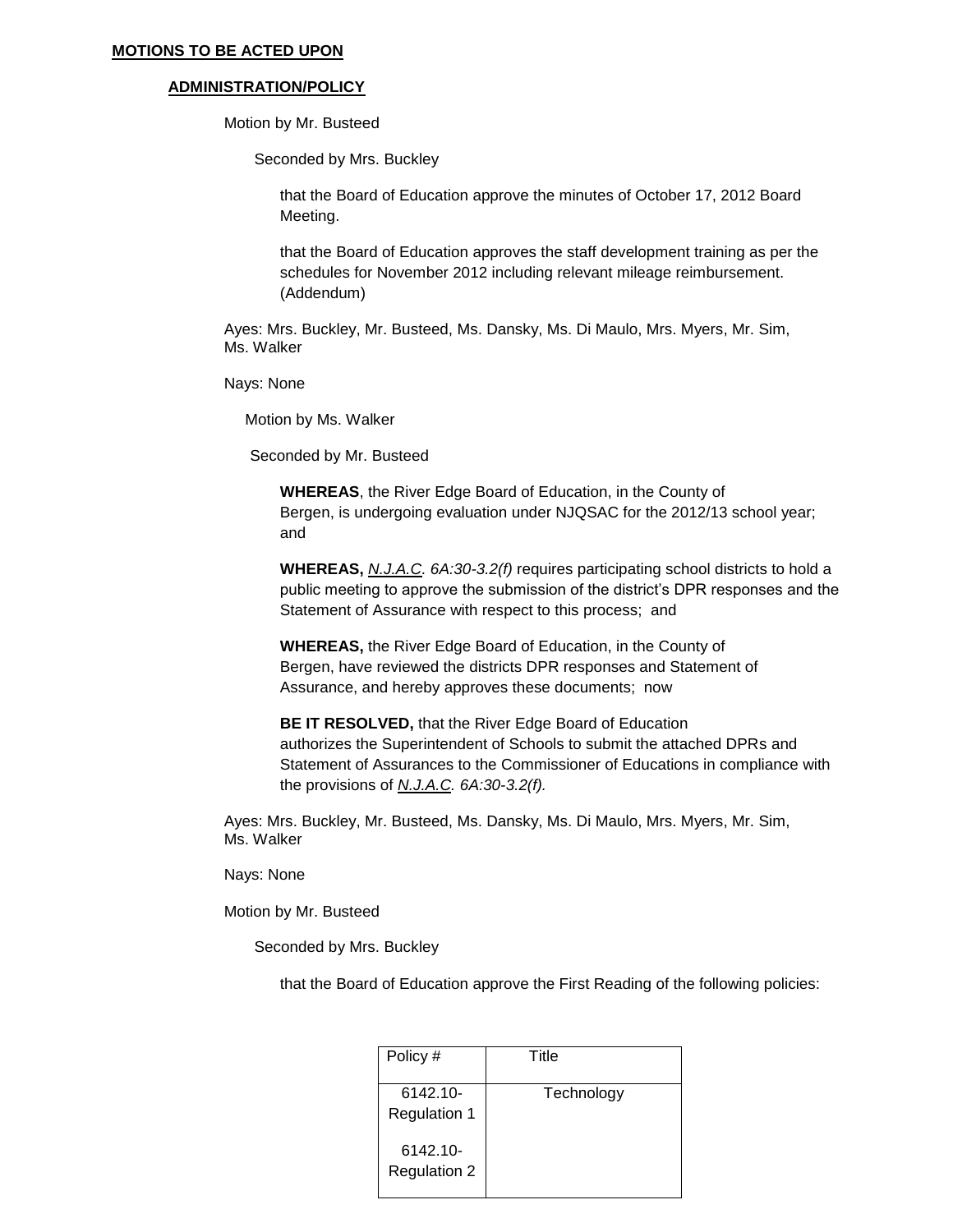| 4121 | <b>Substitute Teachers</b> |
|------|----------------------------|
| 1330 | Use Of School Facilities   |

that the Board of Education approve the Revised River Edge Elementary School calendar for the 2012-2013 school year. (Addendum)

that the Board of Education approves the following emergency drills:

| <b>School</b>                | <b>Dates</b>                                                                       |
|------------------------------|------------------------------------------------------------------------------------|
| <b>Cherry Hill</b><br>School | October 11, 2012 Fire Drill<br>October 29, 2012 School Closed/Inclement<br>Weather |
| Roosevelt<br>School          | October 11, 2012 Fire Drill<br>October 22, 2012 Shooter Drill                      |

**WHEREAS**, the Uniform Shared Services and Consolidation Act, N.J.S.A. 40A:65-1 et seq., authorizes the River Edge Board of Education (hereinafter referred to as the "Board") to enter into a Shared Services Agreement with the Borough of River Edge (hereinafter referred to as the "Borough"); and

**WHEREAS**, the Board is in need of a safe deposit box to securely store vital legal documents and items pertaining to the Board's operations; and

**WHEREAS**, the Borough is willing to permit the Board to keep a safe within its vault for the secure storage of vital legal documents and items pertaining to the Board's operations; and

**WHEREAS**, the Borough shall not charge a fee to the Board for use of the vault; and

**WHEREAS**, the Uniform Shared Services Act, N.J.S.A. 40A:65-1 et seq., authorizes public entities to enter into a contract with each other to share services which the entities are empowered to provide or receive within their own jurisdictions, including services incidental to the primary purposes of any of the participating public entities.

**NOW, THEREFORE, BE IT RESOLVED** that the Board hereby adopts and approves the attached Shared Services Agreement between the Board and the Borough, whereby the Board may use the Borough's vault to store a safe in accordance with the terms thereof.

**BE IT FURTHER RESOLVED** that the Board hereby authorizes the Board President and the Board Secretary to execute the Shared Services Agreement and any other documents necessary to effectuate same.

**BE IT FURTHER RESOLVED** that the Shared Services Agreement shall be filed and open for public inspection at the administrative offices of the Board.

That the Board of Education approve the Superintendent Goals for the 2012- 2013 school year.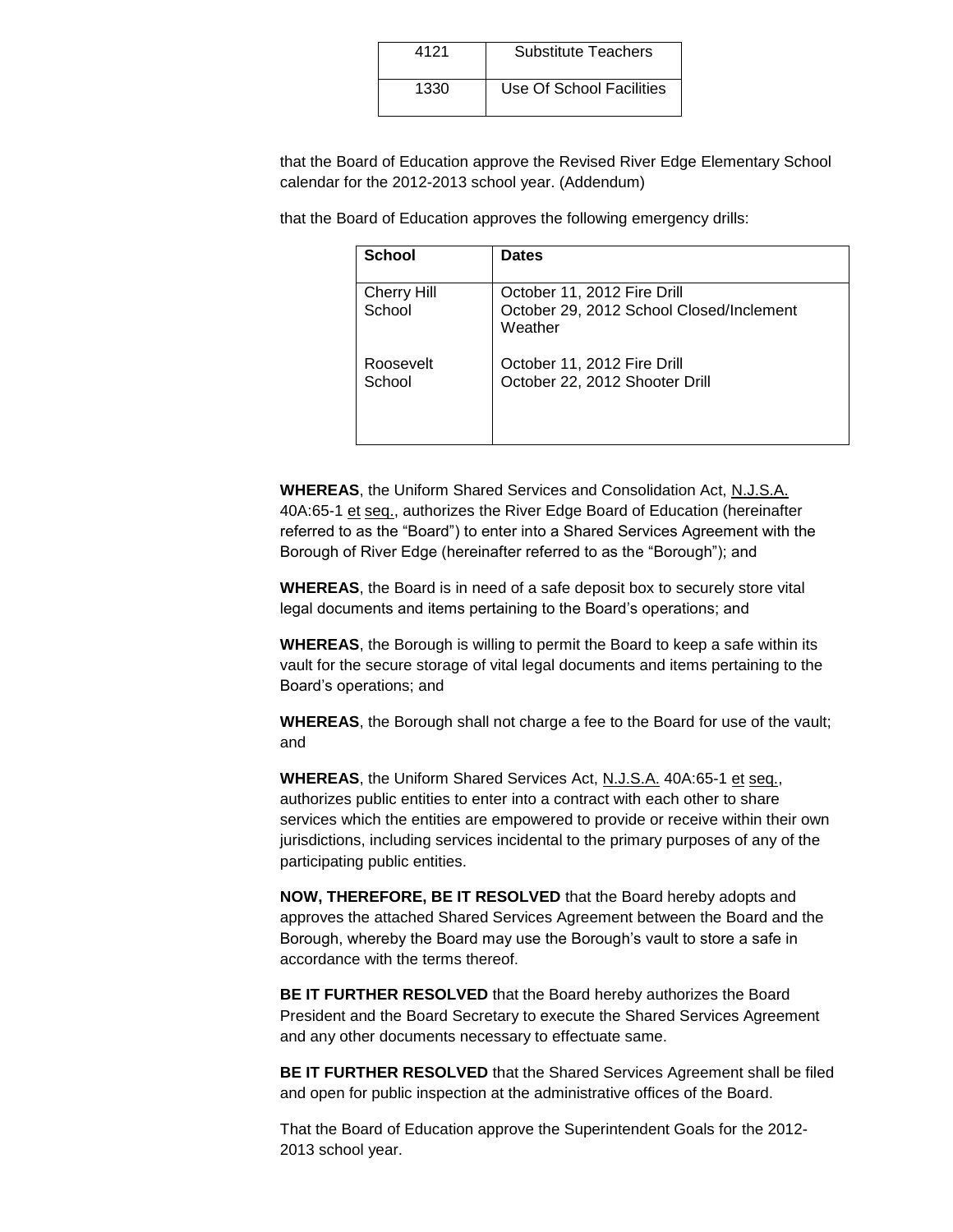That the Board of Education approve the River Edge Board of Education Goals for the 2012-2013 school year.

The Board of Education approves the budget calendar for the development of the 2013-2014 school year budget.

that the Board of Education approve the 2011-2012 Comprehensive Annual Financial Report (CAFR) and the Corrective Action Plan. (Addendum)

that the Board of Education re-approve the Elementary Education Teacher Job Description (Addendum)

that the Board of Education re-approve the School Principal Job Description (Addendum)

that the Board of Education with the recommendation of the Superintendent, approve Samantha Messmer, Part-time Instructional Aide, starting, October 24, 2012 through June 30, 2012 at a maximum of 23 hours per week.

that the Board of Education approve the following individuals for the movement on the step guide based on educational credentials retroactive to September 1, 2012.

| Reem Halabi   | from | BA+15 to MA |            |
|---------------|------|-------------|------------|
| Monica Schnee | from | МA          | to $MA+15$ |

that the Board of Education rescinds the approval of Kate Arena as the Primary Project Aide for the 2012-2013 School Year.

that the Board of Education approve Maria Pepe as the Primary Project Aide for the 2012-2013 School Year.

that the Board of Education, with the recommendation of the Superintendent, approves the following as substitutes for the 2012-2013 school year.

> Lisa Derbalian Rudy Cardenas Katelyn Gang Lisa Guinta Debra Masiello Sharon Sulner

that the Board of Education approve the following Renewal Contract for Valley Transportation. (Addendum)

| Route # | <b>Transporter</b> | <b>Per Diem</b> |
|---------|--------------------|-----------------|
| 1120    | Nova North Emerson | \$185.68        |
| 1213    | Nova North Emerson | \$125.98        |
| 1276    | Bleshman           | \$206.74        |
| 1277    | Tenafly            | \$179.67        |
| 1293    | Epic               | \$172.05        |
| 1303    | Forum              | \$189.84        |
| 1304    | Villano            | \$181.54        |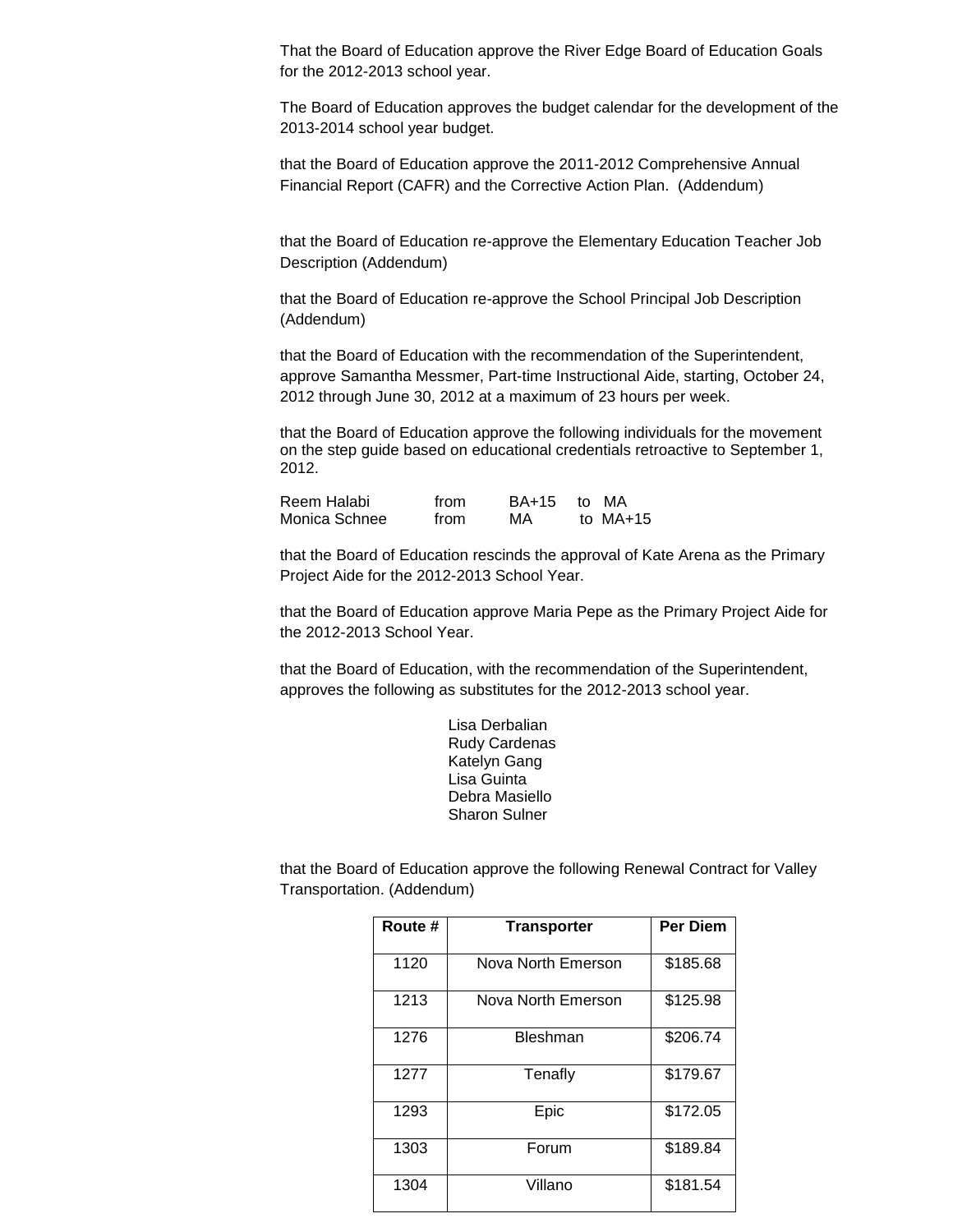| 1524 | <b>Helen Smith School</b> | \$246.76 |
|------|---------------------------|----------|
| 1532 | Valley H.P.OLV            | \$258.82 |
| 1533 | Gateway                   | \$149.15 |
| 1538 | <b>Washington South</b>   | \$219.34 |
| 1541 | Bleshman                  | \$221.75 |
| 1544 | Forum                     | \$202.89 |
| 1616 | Pascack Hills HS          | \$152.43 |
| 1630 | Paterson School of Trade  | \$101.26 |
| 1731 | Hackensack Middle School  | \$123.78 |
| 1742 | Sage Day Mahwah           | \$154.34 |
| 1857 | Valley H.P. OLV           | \$164.00 |
| 1858 | Valley Norwood Public     | \$180.50 |
| 1814 | LE.A.                     | \$110.36 |
| 1819 | <b>Cresskill House</b>    | \$139.24 |
| 1821 | Tri-Valley @ St. Mary's   | \$110.37 |
| 1830 | Park Academy              | \$103.14 |
| 1899 | Godwin School             | \$171.18 |
| 1900 | <b>ECLC</b>               | \$152.84 |
|      |                           |          |

that the Board of Education approve the following Bid Contract for Valley Transportation. (Addendum)

| Route # | <b>Transporter</b>             | <b>Per Diem</b> |
|---------|--------------------------------|-----------------|
|         |                                |                 |
| 1963    | Valley H.P. Public/St. Andrews | \$167.83        |
| 1964    | <b>Brownstone</b>              | \$189.41        |
| 1968    | Valley OLV                     | \$161.41        |
| 1993    | Northern Valley Demarest       | \$119.00        |

that the Board of Education approve the following Quote Contracts for Valley Transportation for 2011/2012. (Addendum)

| Route # | <b>Transporter</b>    | <b>Per Diem</b> |
|---------|-----------------------|-----------------|
| 1972    | C.P. Center Fair Lawn | \$45.00         |
| 1973    | <b>Tenafly HS</b>     | \$55.00         |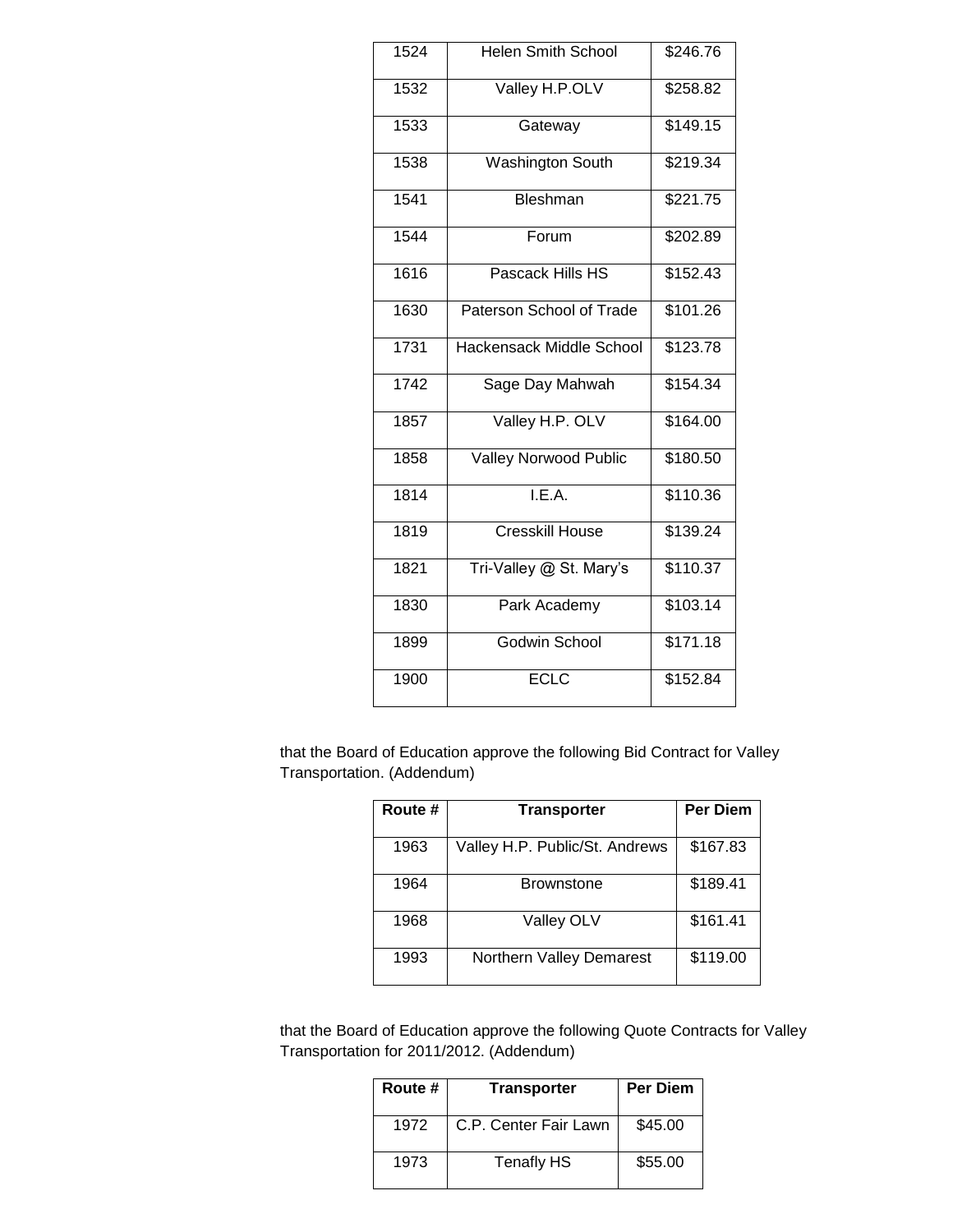| 1974 | New Milford HS | \$55.00 |
|------|----------------|---------|
| 1962 | New Milford HS | \$38.75 |

that the Board of Education approve the following Summer Quote Contract for Valley Transportation. (Addendum)

|                  | Route #   Transporter   Per Diem |         |
|------------------|----------------------------------|---------|
| Q <sub>139</sub> | <b>Tenafly MS</b>                | \$36.00 |

### **BE IT RESOLVED THAT THE REGION V COUNCIL FOR SPECIAL EDUCATION WILL PROVIDE SHARED SERVICES FOR ITS MEMBER DISTRICTS AND BE IT FURTHER RESOLVED THAT THE RIVER EDGE BOARD OF EDUCATION,** upon recommendation of the Superintendent, approves the following Region V Shared Services Consultants to provide

evaluations, direct services and consultation, to non-public and public schools for member districts upon request for the 2012-2013 school year.

| Jennifer Schoenbrun | <b>Occupational Therapist</b> |
|---------------------|-------------------------------|
| Myra Helman         | Consultant                    |
| Shoshanna Dubin     | Nonpublic consultant          |

**BE IT RESOLVED THAT THE REGION V COUNCIL FOR SPECIAL EDUCATION WILL PROVIDE SHARED SERVICES FOR ITS MEMBER DISTRICTS AND BE IT FURTHER RESOLVED THAT THE RIVER EDGE BOARD OF EDUCATION,** upon recommendation of the Superintendent, approves the following Region V Shared Services Consultants to provide inservice to public and nonpublic schools, for the 2012-2013 school year.

| <b>Whyllis Shirley Lemmer</b><br>Nonpublic consultant |
|-------------------------------------------------------|
|-------------------------------------------------------|

Ayes: Mrs. Buckley, Mr. Busteed, Ms. Dansky, Ms. Di Maulo, Mrs. Myers, Mr. Sim, Ms. Walker

Nays: None

#### **CLOSED SESSION**

Motion by Ms. Walker

Seconded by Mr. Busteed

that the Board of Education convened into closed session at 10:30 PM to discuss contract negotiations.

Ayes: Mrs. Buckley, Mr. Busteed, Ms. Dansky, Ms. Di Maulo, Mrs. Myers, Mr. Sim, Ms. Walker

Nays: None